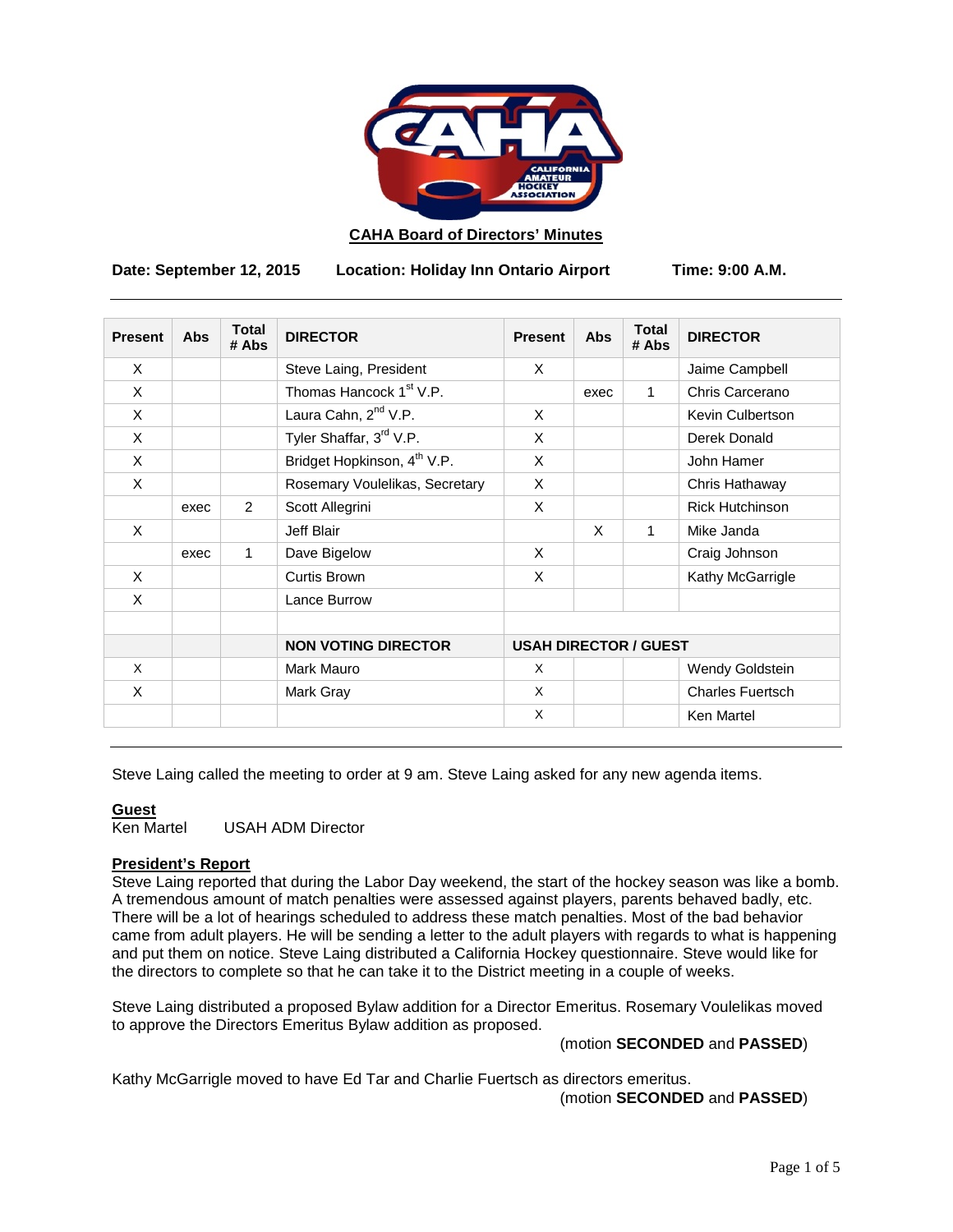Steve Laing informed the board that he has purchased a gift for Ed Tar and would like CAHA to host a dinner in his honor on a Saturday, date and time TBD.

And finally, Steve Laing was re-appointed to USAH Legal Council as well as the USAH High School Council.

## **Treasurer**

Mark Gray distributed the financial statements dated June 30, 2015, August 31, 2015 and the 2015-2016 budget over-view. Mark reported that they had their USAH audit. We have an audit every three years. Another recommendation was for CAHA to get additional crime insurance for financial loss. USAH covers the first \$100,000. The commissioners and scheduler will need to complete a W-9 and they will be 1099 at the end of the year. We are still waiting for the written report from the USAH audit.

Mark Gray stated that we are now receiving the cancelled checks. Both Mark Gray and Steve Laing have signatory rights on the bank accounts and Steve Laing writes the checks. Another recommendation was for us to go to accrual recognition as opposed to deferred cash. Kevin Culbertson stated that we are not refunding dues, we do not have inventory and does not believe we need to go to the accrual based accounting.

Thomas Hancock moved to accept the June 30, 2015 financial statements as presented. (motion **SECONDED** and **PASSED**)

Kevin Culbertson moved to accept the August 31, 2015 financial statements as presented. (motion **SECONDED** and **PASSED**)

Kevin Culbertson moved to accept the 2015-2016 budget over view as presented. (motion **SECONDED** and **PASSED**)

Mark Gray reported that the USAH Foundation allows affiliates to invest in their endowed funds and receive a percentage of their appropriate share of the activity of the endowed funds. Mark Mauro and Mark Gray will be reviewing this and come up with a proposal at the next meeting. There is no charge to invest for the affiliates. Steve Laing is looking for a third person to be part of the committee. Lance Burrow volunteered to be the third person. Mark Mauro asked if CAHA has an investment policy in their bylaws. Kevin Culbertson asked what would be our long term goal.

## **Member Services**

Jaime Campbell reported that we have 78 paying membership programs. We have 91-93 registered programs in total. Jaime stated that she continues to see requests from existing clubs that are splitting their youth and adult programs. Jaime estimates that we should have about 85 paying programs. And finally, Jaime Campbell stated that we do not have any club that is delinquency from last season.

## **SafeSport**

Lance Burrow reported that they held three meetings during the last six weeks, two in SoCal and one in NorCal. The SafeSport Coordinator for the South is Jaime Campbell and for the North it is Laura Cahn. Lance stated that he is customizing the SafeSport seminars for coaches. It is very hard to get the coaches together during the season. The seminars they did in Berkley will be on You Tube.

## **Screening**

Wendy Goldstein informed the board that as expected on June  $1<sup>st</sup>$ , 1650 names dropped off the Screening compliance list. To date, 1520 have re-screened successfully and are listed on the compliance list. The only problem that we are still having is people trying to rescreen using the old instructions. There is a link on the CAHA web site that brings you directly to the site of the new vendor complete with all of the instructions for screening.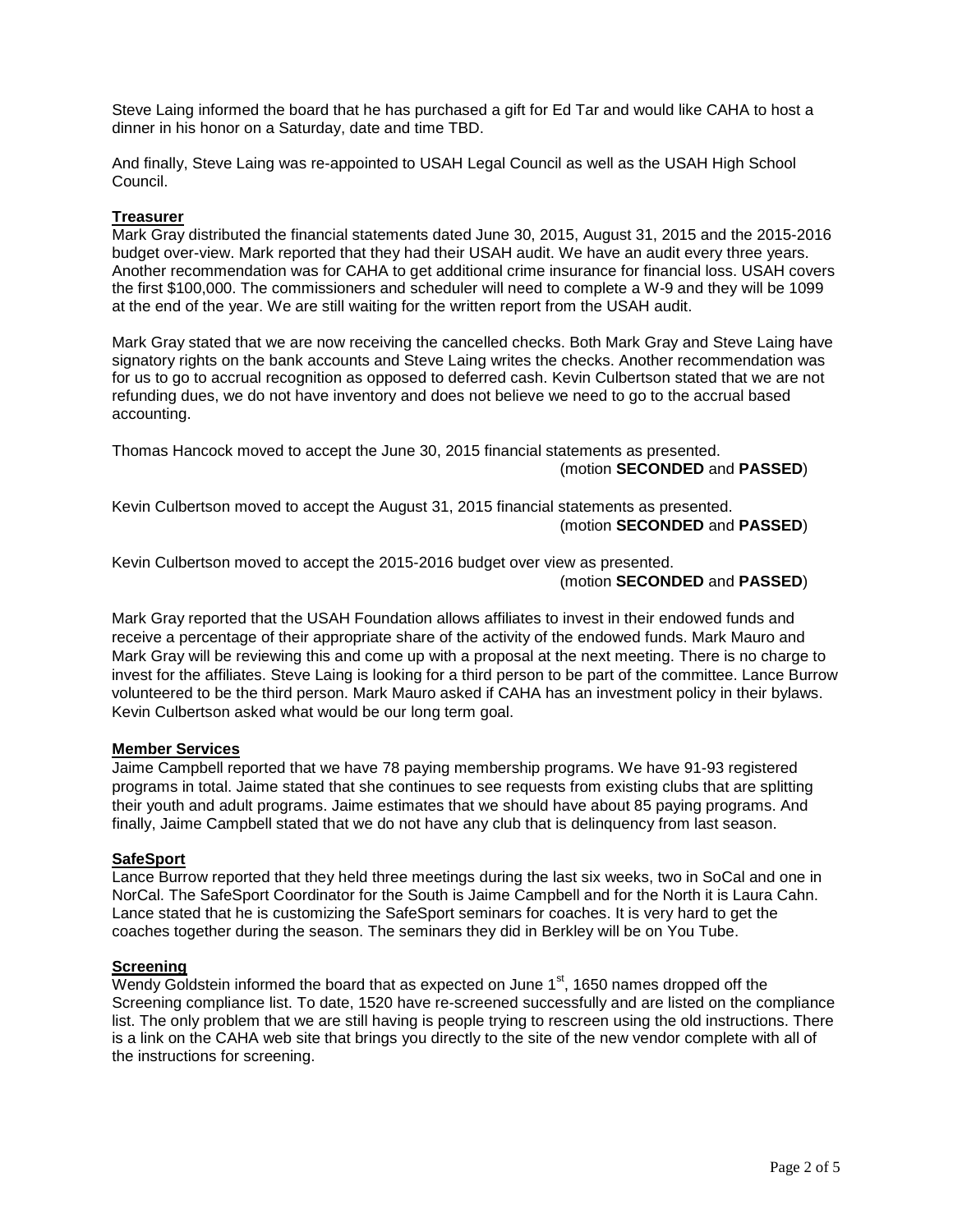# **Commissioner Compensation Contract Approval**

Steve Laing informed the board that the line items have been set up in the budget. Laura Cahn stated that the compensation was approved at the last meeting. Laura sent a list of duties for each of the commissioners. What is next is to have the W-9's completed by the November meeting and prepare contracts with duties and responsibilities. Rosemary Voulelikas asked if a contract is required for anyone that is 1099. Charlie Feurtsch answered no but stated that the organization can ask for a contract to ensure that they are independent contractors and not employees.

## **Dispute Resolutions & Penalty Review Report**

Thomas Hancock distributed a CAHA Match Penalty log. There are 29 match penalties since May 31 $^{\rm st}$ . The ones that are highlighted are hearings that will be held today and tomorrow. Most of the penalties are from the adult players.

Thomas stated that he spoke to USA Hockey and it is clear that all USAH sanctioned games need to report all incidents. He sent a communication to IHONC, SDHRA and LAHOA advising them.

Thomas Hancock stated that in the past CAHA would oversee the Tier I match penalties and the leagues would hear the Tier II and A/B. Thomas does not understand the separation between Tier II and Tier I regarding hearings for match penalties. The leagues should handle all of the A/B match penalties but CAHA should handle all of the Tier I and Tier II match penalties based on the online reporting system.

Thomas Hancock stated that he issued a point of emphasis letter to the referee associations regarding reporting all incidents for all USAH sanctioned games; youth, adult, house, high school, etc.. Thomas had USA Hockey issue all three of the official organizations a user account with USA Hockey incident reporting so that they can go in and review their officials' reports. Thomas stated that he has also prepared another point of emphasis letter for adult hockey regarding kicking penalties and looking at making it an automatic 60 day penalty to send to the officials. Steve Laing added that before we issue a letter of emphasis, he is asking the board with adult programs to provide feedback regarding what they would like the state to do for handling these penalties. We need to reduce these occurrences.

## **Approval of Minutes**

Rosemary Voulelikas informed the board of the following corrections to the second May 30 meeting minutes. Nancy Hodge was present as a USAH Director and the name correction for Laura Ryan to Laura Cahn. Laura Cahn moved to approve the May 30, 2015 CAHA Annual Meeting of Registered Participant Members' minutes.

## (motion **SECONDED** and **PASSED**)

Laura Cahn moved to approve the May 30, 2015 CAHA Annual Meeting of Board of Directors' minutes. (motion **SECONDED** and **PASSED**)

## **Youth Council**

Laura Cahn stated that in the past the Tier II penalties were handled by the leagues when we did not have the CAHA mandated schedules for the Tier II teams. It is only right that CAHA should be handling all match penalties from Tier I, Tier II, High School, Girls, Adults, etc. teams.

Laura Cahn stated that the registration is open for the outdoor event. They opened it up to the District so that we can get more out of state teams. The Kings and Ducks are sending their sled teams December 18 for an exhibition game prior to the AHL game.

Laura Cahn reported Youth Councils' recommendations for state playoffs:

| Tier I             | Feb 5-7 Lakewood      |  |
|--------------------|-----------------------|--|
| Tier II            | Mar 11-13 Simi Valley |  |
| <b>High School</b> | Feb 19-21 Anaheim     |  |
| A/B                | April 8-10 San Jose   |  |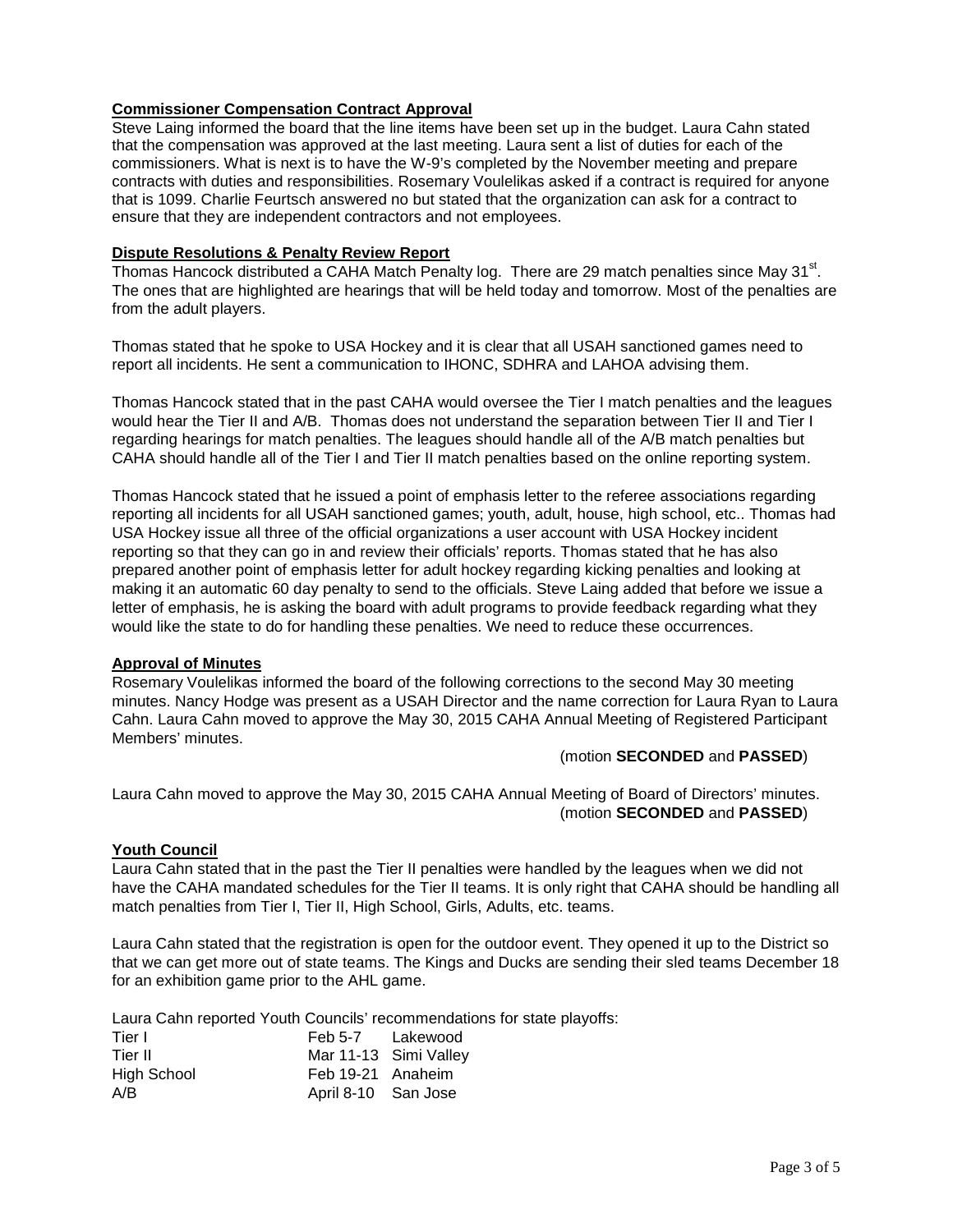Laura Cahn moved to approve Youth Council's recommendations for state playoffs as presented. (motion **SECONDED** and **PASSED**)

Laura Cahn informed the board that Youth Council had multiple Girl player-up requests per the bylaws. They have all been approved to date. Avalanche/Wave requested a waiver to the jersey rule and this was denied. Laura Cahn explained the Stockton request that came prior to tryouts asking for a waiver to the feeder rule, specifically not having the minimum number of A/B teams in the previous year to now field a Tier II team. Subsequently after tryouts it came to light that the Mariners also did not meet the minimum number of teams in the previous year to have a Tier II team now. Youth Council reviewed this and determined that Youth Council should not apply the new feeder rule regarding previous years retroactively for this year for a rule that did not exist last year where all of the clubs were in compliance last year regarding feeder requirements. Although the two situations were slightly different, Youth Council felt that this is the right course of action. It is unfortunate that Stockton's request came prior to the tryouts and Laura Cahn called Stockton to explain what happened.

In addition, there were at least 4-5 requests for 2-year player-ups from Mite players playing up to squirts on regular season and tournament teams, all were denied. Youth Council approved a first year Bantam aged goalie to play-up in Midgets for Fresno. Rosemary Voulelikas asked if Youth Council needs to get ratification from the board for waiver request that are granted by Youth Council. Discussion tabled. There was a request from Palm Desert for a waiver to the minimum player requirement for the Bantam team which was granted by Youth Council. Laura Cahn informed the board that currently there is a request from the Channel Island for their PW A team to move up to PW AA. We are waiting for September 15 before Youth Council votes on this. Unfortunately, a move up to PW AA then will violate the CAHA feeder requirement for the current year, dropping the requirement from 3 teams at the A/B level down to two teams.

Lance Burrow referenced bylaw 41.4 and Exhibit D that allows Youth Council to move forward with business as usual. Steve Laing added that we will review this after lunch.

Laura Cahn informed the board that the south no longer has a Midget 16A division, NorCal does. In addition, the south has a SQ BB division that NorCal does not have. Laura Cahn stated that she would like for the state to add a SQ BB state playoff and keep the Midget 16A state playoff. Laura Cahn moved to have a SQ BB division for the state playoffs. Kathy McGarrigle seconded. Discussion followed. (motion **SECONDED** and **PASSED**)

Laura Cahn moved that all of the teams attending the Midget 16A state playoffs for the 2015-2016 season will come from NorCal. (motion **SECONDED** and **PASSED**)

Laura Cahn reminded the board that the final Tier declarations are due September 15. After that date the mandated schedules for the Tier II teams complete with the cost will be worked on and sent out to the teams. Kevin Culbertson stated that currently we have about 60 Tier II teams and 36 Tier I teams that have declared. Rosemary Voulelikas added that we have five High School pure teams that have declared. Bridget Hopkinson stated that we have 10 national bound girls' teams and possibly five women's teams, two B teams and three C teams.

Steve Laing reported that at the District level, the Girls'/Women's representative resigned. If Steve gets elected, he would work closely with the girls'/women's program. Steve Laing nominated Bridget Hopkinson as a co-representative for the Girls'/Women's program with the district. This will be voted on at the upcoming District meeting.

Thomas Hancock informed the board that Thomas is having a meeting with Phil Zamora tomorrow regarding the CAHA Select camp ice, etc.

### **USA Hockey Report**

Charlie Fuertsch reported on the following regarding USA Hockey's activities.